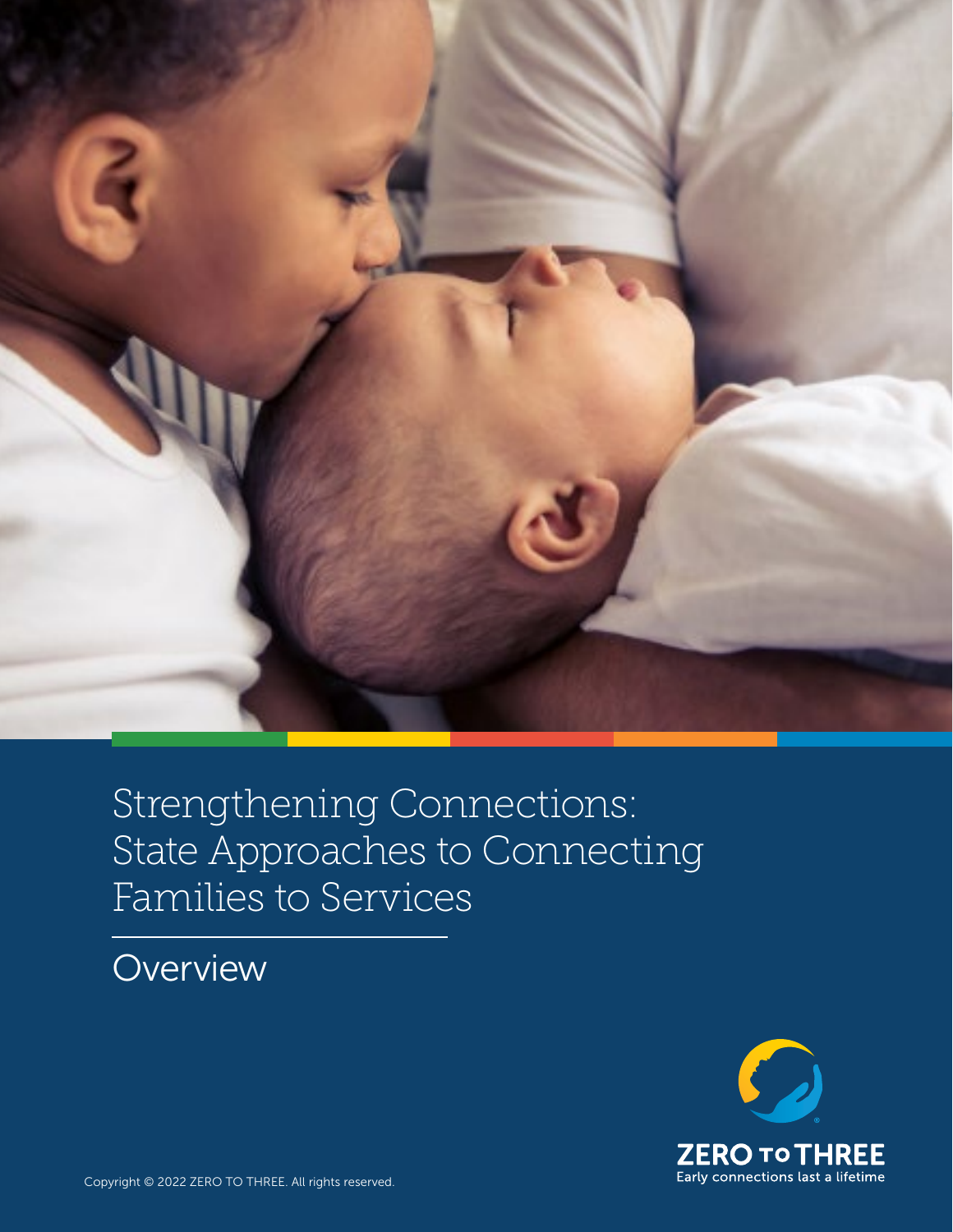# INTRODUCTION

*Families with young children face significant barriers in finding and accessing services to meet their needs. A complex array of services exists across health, early care and education, economic assistance, and family supports. However, services and supports are rarely coordinated and are too frequently divided by where families live or how much income they have. There is limited help for families attempting to navigate a complex system.* 

Families are often not aware of available resources or where to find reliable information. They may need assistance in understanding what services they need and locating them. Families may need help in determining whether they qualify for programs and enrolling in those for which they are eligible. Other barriers such as language and cultural differences, lack of access to technology, and concern about stigma can make it even more difficult for families to get the help they need. And more families are struggling to meet basic needs since the beginning of the COVID pandemic.

Benefits of improving families' access to supports to meet their needs include:

- increasing families' knowledge of young children's development
- expanding families' understanding of programs available in their community
- simplifying and streamlining screening, eligibility, and enrollment processes
- ensuring that families are connected to services in a timely way
- strengthening partnerships and linkages across programs and services
- using data to illuminate gaps in services when there is not enough capacity to meet families' needs
- identifying and addressing disparities in access to or use of services
- alleviating families' stress by creating a system that is more efficient, less cumbersome for families, and more successful in appropriately meeting the needs of families

## Functions of a System to Connect Families to Services

- develop services that meet families' stated needs
- increase families' awareness of services
- assess families' strengths and needs
- refer families to services
- assist families in determining eligibility and enrolling in services
- close the feedback loop with referral sources
- follow up with families to ensure they are receiving needed services

State partners can be leaders in developing approaches to better connect families to services, but there is no one-size-fits-all solution. Some states have developed centralized, single point of entry mechanisms such as call centers, online directories of services, and developmental screening and referral data systems. Other states have supported local implementation efforts, often through coalitions with lead organizations. States may choose to have multiple approaches at both the statewide and community levels.

While not a comprehensive list, the state profiles included in this series—Louisiana, Michigan, Tennessee, Vermont, and Washington illustrate how states have used policy levers to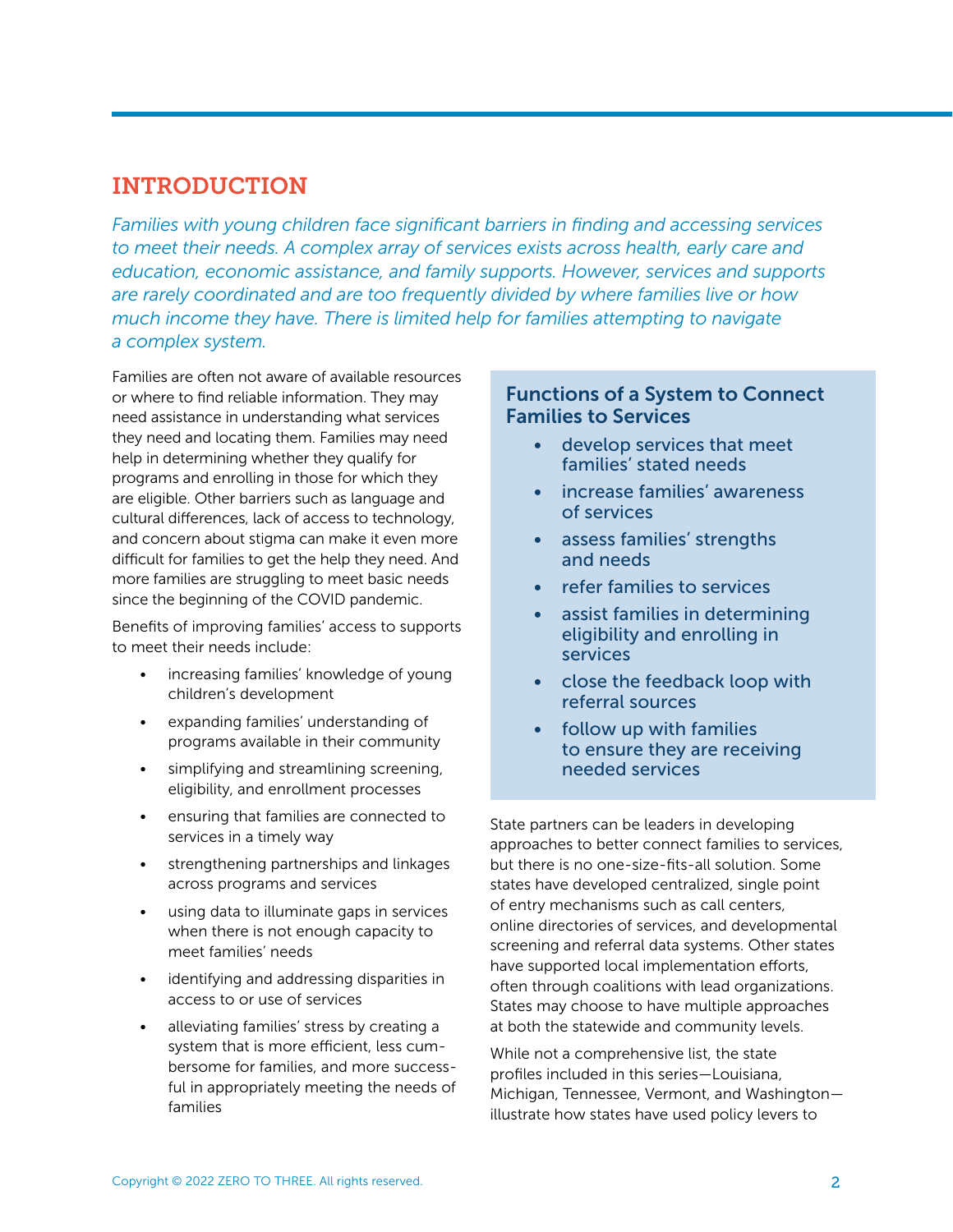strengthen families' connections to services. In addition, ZERO TO THREE previously highlighted New Jersey's central intake hubs in *[Cross-System](https://www.zerotothree.org/resources/2598-cross-system-collaboration-to-better-support-babies-in-new-jersey-providing-families-with-a-single-point-of-entry-for-accessing-services)  [Collaboration to Better Support Babies in New](https://www.zerotothree.org/resources/2598-cross-system-collaboration-to-better-support-babies-in-new-jersey-providing-families-with-a-single-point-of-entry-for-accessing-services)  [Jersey: Providing Families with a Single Point of](https://www.zerotothree.org/resources/2598-cross-system-collaboration-to-better-support-babies-in-new-jersey-providing-families-with-a-single-point-of-entry-for-accessing-services)  [Entry for Accessing Services](https://www.zerotothree.org/resources/2598-cross-system-collaboration-to-better-support-babies-in-new-jersey-providing-families-with-a-single-point-of-entry-for-accessing-services).*

This companion brief to the state profiles describes approaches being taken by the five states at both the statewide and community levels. It highlights innovative partnerships with existing programs and initiatives to maximize linkages and assist families in accessing resources to meet their needs. Finally, the brief offers some questions for states to consider as they design and implement strategies to strengthen families' connections to services and supports.

## State Profiles

Louisiana: [Coordinated Enrollment Process](https://www.zerotothree.org/resources/4310-strengthening-connections-louisiana-s-coordinated-enrollment-process)  Michigan: [Coordinated Eligibility and Enrollment Practices](https://www.zerotothree.org/resources/4311-strengthening-connections-michigan-s-coordinated-eligibility-and-enrollment-practices)  Tennessee: [Care Coordination Model](https://www.zerotothree.org/resources/4312-strengthening-connections-tennessee-s-care-coordination-model)  Vermont: [Help Me Grow Resource Hub](https://www.zerotothree.org/resources/4313-strengthening-connections-vermont-s-help-me-grow-resource-hub)  Washington: Help Me Grow Coordinated Access Point

# STATEWIDE APPROACHES

State agencies are well-positioned to develop statewide approaches to connecting families to services, either directly or through contracting with a nonprofit organization. A statewide model is often referred to as a single point of entry or centralized access point. States profiled in this series are using mechanisms such as statewide call centers, online directories of services, and developmental screening and referral data systems.

#### Call Centers

The Vermont Department of Health is a statewide affiliate of the national Help Me Grow model. [Help Me Grow Vermont's](http://www.helpmegrowvt.org) centralized access point, called the Resource Hub, is operated in partnership with Vermont 2-1-1, a program of the United Ways of Vermont. Families can reach out directly to the Resource Hub—through calling Vermont 2-1-1, texting HMGVT to 898211, or e-mailing info@helpmegrowvt.org—or may be referred through a provider. Help Me Grow Vermont child development specialists assess

families' needs, make referrals to appropriate services and supports, and follow up with both families and referral sources.

WithinReach is a statewide nonprofit and serves as the organizing entity that administers Help Me Grow [Washington](http://www.helpmegrowwa.org). It operates the statewide coordinated access point for families seeking support and maintains an online database of more than 6,000 resources. Families can access resources by contacting the statewide hotline by phone. When families contact the call center, family resource navigators assess their needs using a customized screening tool that has been developed over time. Family resource navigators refer families to appropriate services and help them understand eligibility guidelines and complete applications. During scheduled follow-up calls, navigators inquire about previous referrals and any additional concerns of the family.

The Tennessee Department of Health administers a statewide model of care coordination, [Community Health Access and Navigation in](https://www.tn.gov/health/health-program-areas/fhw/early-childhood-program/chant.html)  [Tennessee](https://www.tn.gov/health/health-program-areas/fhw/early-childhood-program/chant.html) (CHANT). CHANT assists families with children in coordinating medical and social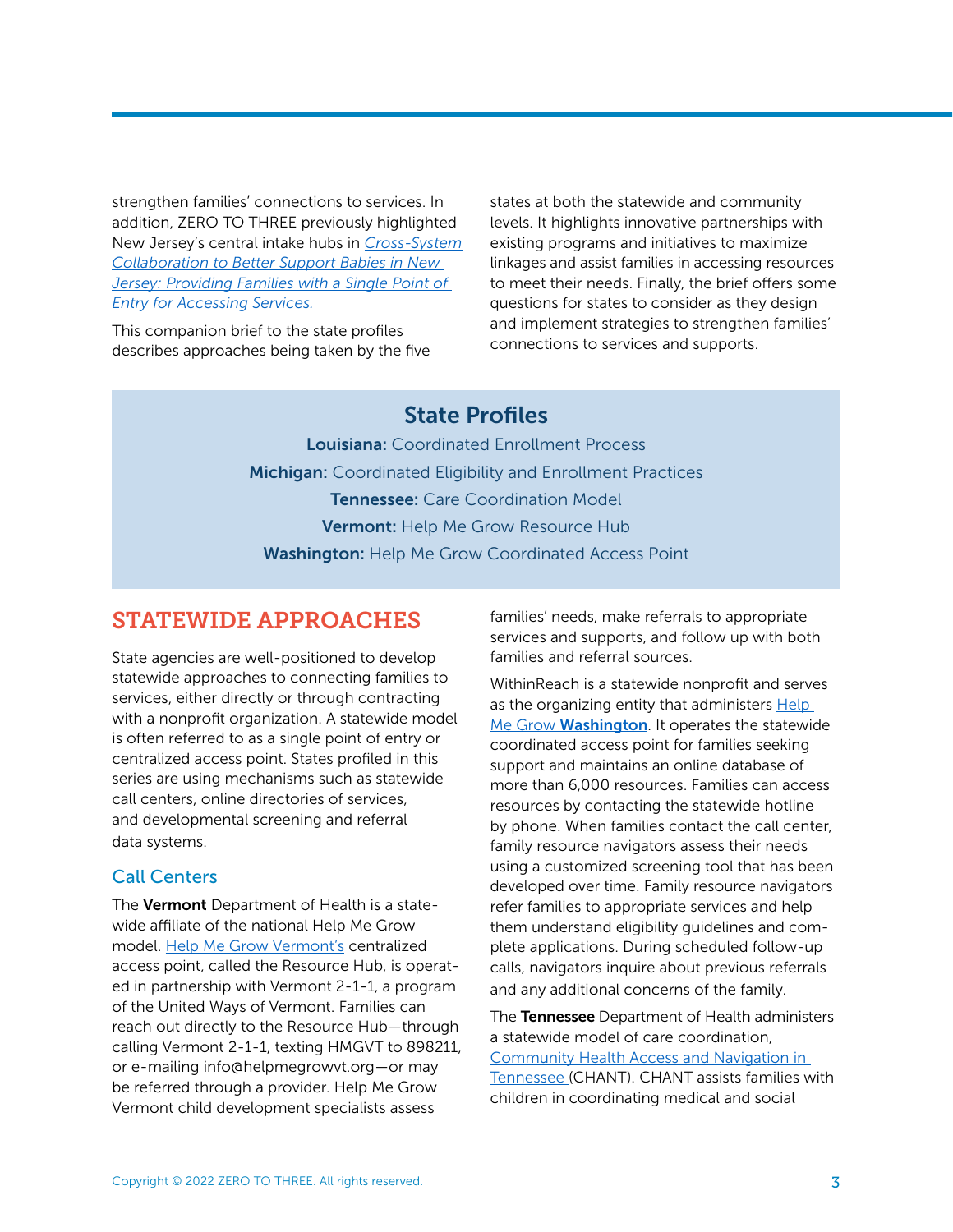service needs, with the goal of reaching families as soon as possible prenatally or after birth. The statewide CHANT call center is staffed by 21 Department of Health employees. Birth certificate data are stratified using a risk algorithm for poor health outcomes, and call center staff make phone calls to identified families. Staff conduct a screening and assessment of family needs, and a tracking system sends referrals to the appropriate local CHANT team.

#### Online Directories of Services

In addition to offering a statewide hotline that families can access by phone, [Help Me Grow](http://www.helpmegrowwa.org)  [Washington](http://www.helpmegrowwa.org) offers an option for families who do not need one-on-one assistance. Within-Reach provides an online database, [Parent Help](http://www.parenthelp123.org)  [123.](http://www.parenthelp123.org) Families can learn about a variety of services and supports and search for resources in their community.

[KidCentral TN](https://www.kidcentraltn.com) is Tennessee's state-funded repository of information and services available for families. Families can search the website to find the appropriate services to meet their needs. KidCentral TN is operated by the Tennessee Commission on Children and Youth and is funded jointly by several state agencies.

In Louisiana, every publicly funded early childhood program—including public and nonpublic pre-K, subsidized child care, and Head Start/Early Head Start—participates in Louisiana's unified rating system and receives a performance profile based on CLASS® observations. Sites' performance profiles are published on the Louisiana [School and Center Finder](http://www.louisianaschools.com), an interactive website designed for families to browse and learn about care and education options.

#### Developmental Screening and Referral Data Systems

Help Me Grow Vermont hosts a statewide developmental screening platform, the [Ages and](https://helpmegrowvt.org/ages-stages-questionnaire)  [Stages Questionnaires Enterprise Online System](https://helpmegrowvt.org/ages-stages-questionnaire), where families can use the online screening tools. Parents who contact the Resource Hub centralized access point are offered the opportunity to complete developmental screening questionnaires online or on paper. Help Me Grow child development specialists follow up with parents about the results and connect them to any needed services. Vermont is currently working on a bridge between the online Ages and Stages Questionnaires and the Department of Health's Universal Developmental Screening Registry. This integration will allow screening results and referral information to be securely shared between medical homes, early care and education, and other community service providers to improve communication and networking across providers and thus avoid duplicate screenings.

Similarly, Help Me Grow Washington hosts the Ages and Stages Questionnaires Enterprise Online System on the [Parent Help 123](http://www.parenthelp123.org) web portal. Families with young children are made aware of developmental screening through family resource navigators and the Parent Help 123 website. If families are interested in having a developmental screen on their child, they can either complete it online or they can call the hotline and receive a link by e-mail. A specialized team follows up by phone to discuss the results with the family and make any needed referrals. Screening information is entered into the Department of Health's Universal Developmental Screening database, which reduces duplication across screening settings.

## Statewide Approaches at a Glance

- call centers (Tennessee, Vermont, Washington)
- online directories of services (Louisiana, Tennessee, Washington)
- developmental screening and referral data systems (Vermont, Washington)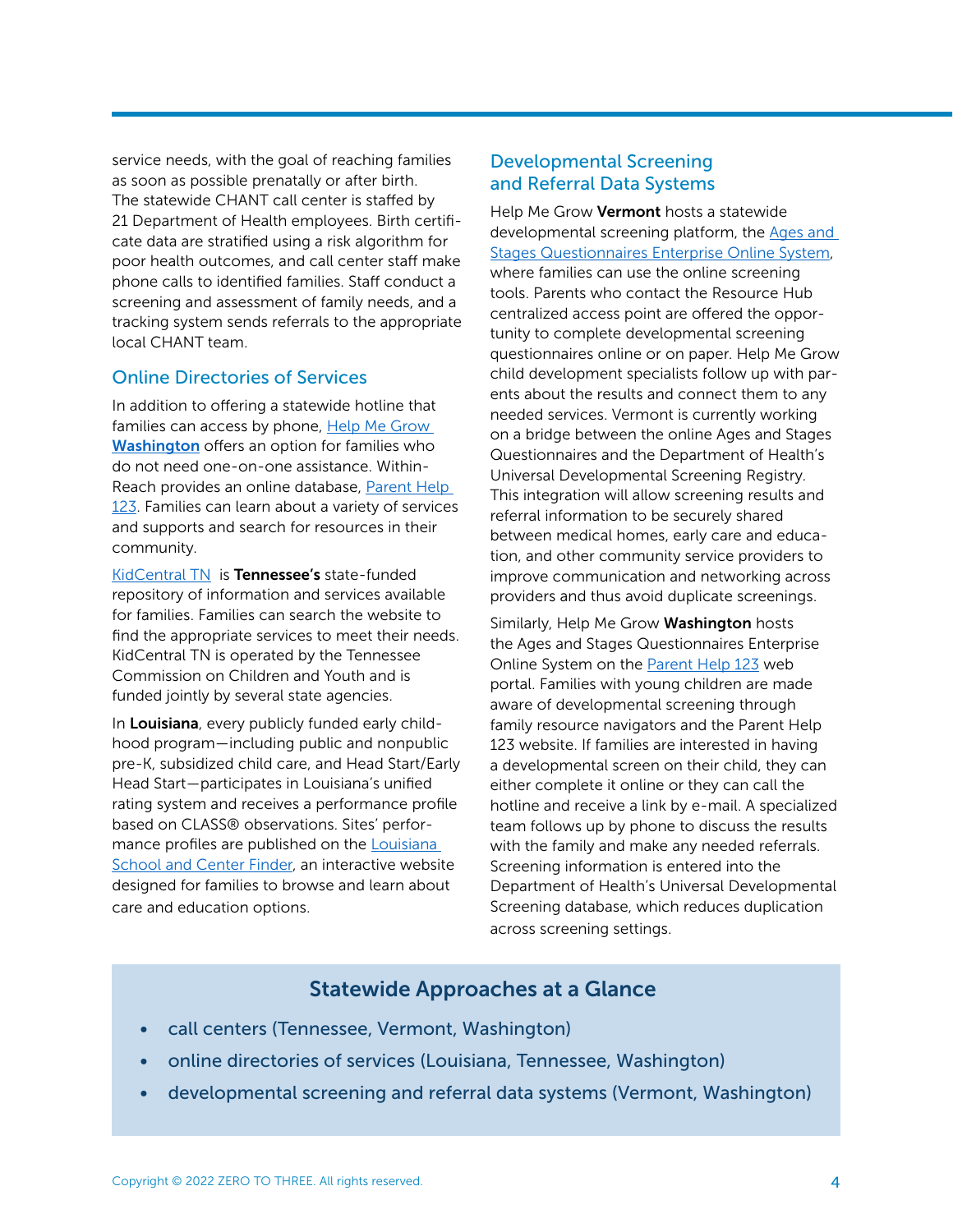# COMMUNITY APPROACHES SUPPORTED BY STATES

In addition to statewide strategies to improve families' access to services, states can support communities in implementing locally designed approaches. Families are more likely to start the search for assistance in their own community, and local coalitions are best suited to respond to community needs. The state has a role to play in providing oversight, guidance, funding, and infrastructure to support communities as they build capacity to connect families with young children to services and supports. Strategies vary, as illustrated by the states profiled in this series.

#### Community Hubs in Elementary Schools for Children Beginning at Birth

The Michigan Department of Education, Office of Great Start (OGS) is piloting the [First 10](https://first10.org/) initiative developed by Education Development Center to bring together services for children from birth through 10 years old. First 10 combines innovative, high-impact practices to address the effects of poverty on educational outcomes. Community hubs within elementary schools integrate comprehensive services for children birth through 5 and serve as access points for families to be connected to services and for children to be supported through educational transitions. OGS is planning to pilot the concept with several communities.

#### Coordinated Eligibility and Enrollment Processes Through Community Coalitions

The Louisiana Department of Education houses all early care and education programs and funds 66 early childhood care and education community networks. Coordinated enrollment is one of the responsibilities of the community networks. On an annual basis, community partners conduct an information campaign, hold enrollment events to determine eligibility, use a unified application form to identify families' preferences,



and match children to programs. The coordinated enrollment process encompasses publicly funded early care and education programs— Head Start/Early Head Start, child care centers that accept subsidies and are part of the unified quality rating system, public pre-K, and private preschools that are publicly funded. Family child care providers will be able to opt in to the unified quality rating system starting in the 2022–2023 school year. The goal is for parents to have clear information and easy access to early childhood programs for which their children are eligible.

The Michigan Coordinated Eligibility and Enrollment Project is a partnership between OGS and School Readiness Consulting to support local communities in implementing coordinated eligibility and enrollment practices. School Readiness Consulting developed the *[Michigan Coordinat](https://www.michigan.gov/documents/mde/MI_CEE_Landscape_Report_735984_7.pdf)[ed Eligibility and Enrollment Landscape](https://www.michigan.gov/documents/mde/MI_CEE_Landscape_Report_735984_7.pdf)*, which highlights current efforts and promising practices in Michigan and around the country. A webinar series, guidebook, and community of practice are being rolled out to assist communities in strengthening their practices around eligibility and enrollment. Strategies, tools, and lessons learned from the communities will be disseminated through OGS to other communities across the state.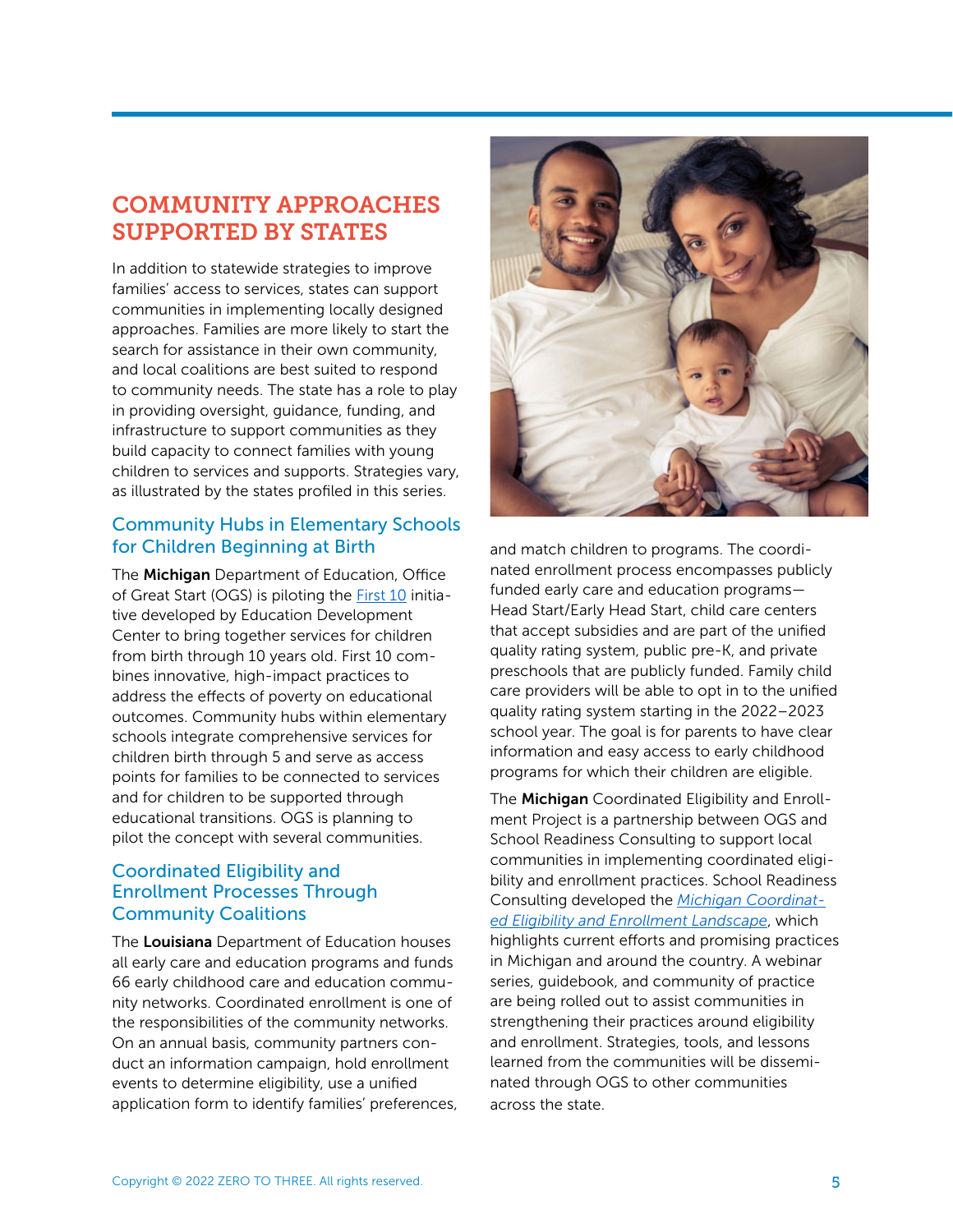#### Care Coordination Teams in Local Health Departments

[Tennessee's](https://www.tn.gov/health/health-program-areas/fhw/early-childhood-program/chant.html) CHANT care coordination teams are located in health departments in each of the 95 Tennessee counties in either county or metro areas. County/metro leads receive referrals, triage them by risk, and assign families to care coordinators. There are approximately 250 care coordinators on local CHANT teams, whose role is to screen and assess families' needs if this has not yet been done, provide ongoing care coordination to meet those needs, and conduct community outreach and engagement activities. The assessment tool used in the CHANT process triggers care coordination pathways, based on families' identified needs, using a model from the Agency for Healthcare Research and Quality. The care coordinator contacts the family to discuss their needs, then uses the pathways information as the basis for service planning, following the family until each identified pathway has a final outcome.

#### Trusted Advisors in Local Parent Coalitions

Building on Michigan's statewide system of Great Start Collaboratives, which are local networks coordinating early childhood services, OGS supports Trusted Advisor grants to Great Start Parent

[Coalitions.](https://www.michigan.gov/mikidsmatter/0,9220,7-376-101702-511306--,00.html) These grants improve local connections with families to engage them in early learning opportunities and related community supports. To reach populations that are not well connected with the service system, each coalition recruits Trusted Advisors to create relationships with families and may conduct initiatives targeted to a particular population such as fathers, grandparents, or underserved racial/ethnic groups. Trusted Advisor grants build on Michigan's strong parent partnership work and aim to increase linkages to families with children birth through 5 who are most in need of supports.

### Help Me Grow Expansion Through Sub-Affiliates

In Washington, WithinReach has agreements with four sub-affiliates through local lead organizations. Communities that become sub-affiliates can choose one of three models:

- conduct outreach for the statewide coordinated access point
- develop a local coordinated access point
- use a hybrid approach—the communitybased satellite coordinated access point

The current four sub-affiliates are piloting different approaches to the coordinated access point.

## Community Approaches at a Glance

- community hubs in elementary schools for children beginning at birth
- coordinated eligibility and enrollment processes through community coalitions
- care coordination teams in local health departments
- trusted advisors in local parent coalitions
- Help Me Grow expansion through sub-affiliates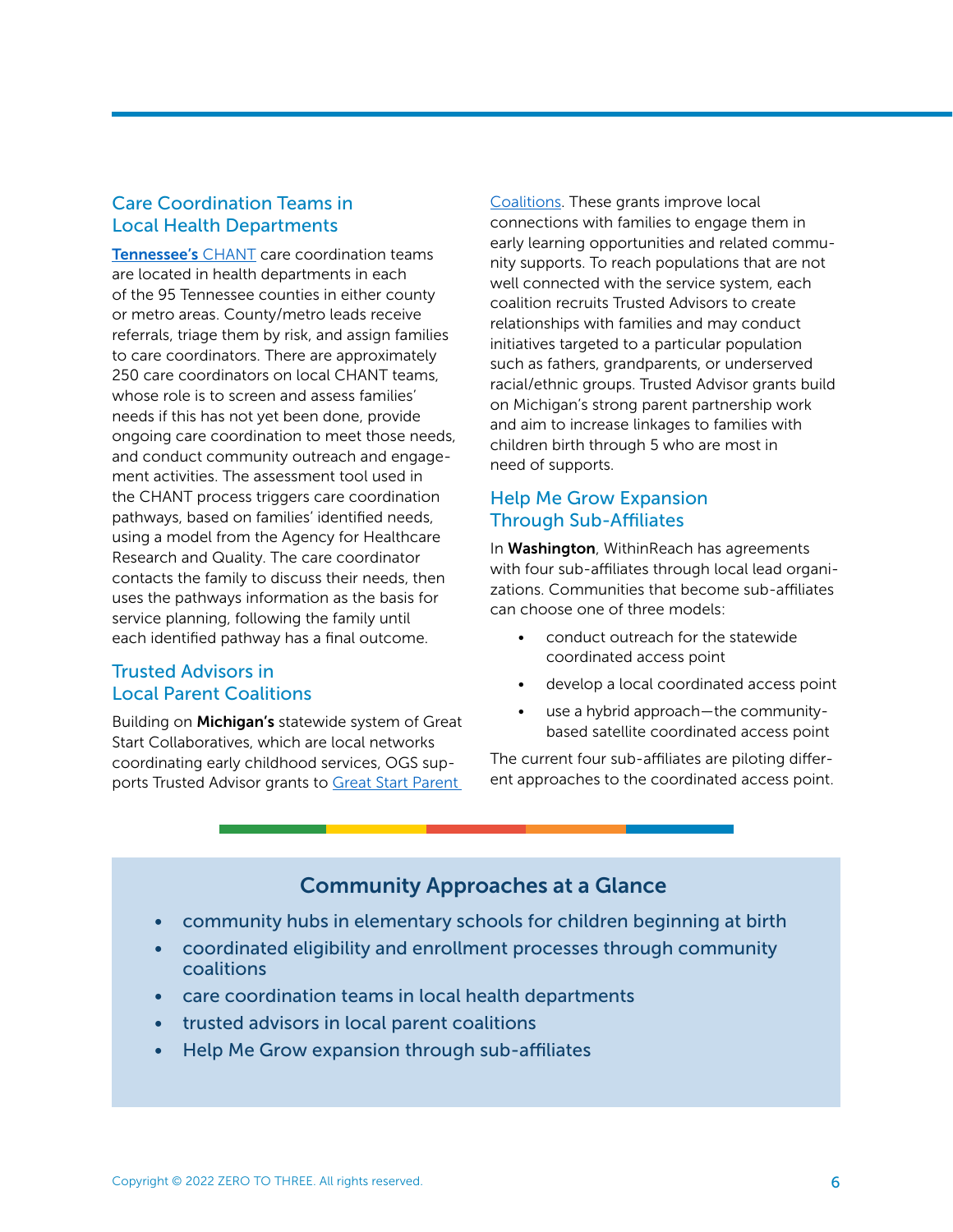# INNOVATIVE PARTNERSHIPS

The states profiled in this series have developed robust partnerships to strengthen linkages between services and supports for families with young children. These collaborations improve families' access to resources and use funding more efficiently. Examples of innovative partnerships in the five states are described in the following sections.

#### $2 - 1 - 1$

2-1-1 is a three-digit phone number designated by the Federal Communications Commission for information about local resources and services. Help Me Grow Vermont's Resource Hub is managed in partnership with Vermont 2-1-1, which is administered by the United Ways of Vermont. Advantages of the affiliation include:

- use of the 2-1-1 technology-telephone line, computer programs, texting platform, and technology support
- a dedicated resource team to collect and update resources
- regional 2-1-1 outreach staff who promote Help Me Grow Vermont as well as 2-1-1
- the ability to pull data and reports from the 2-1-1 database

This partnership ensures that Help Me Grow can plug families and communities into a comprehensive resource grid with accurate information about community services.

#### Birth Certificate Data

The Tennessee Department of Health captures all births through their vital statistics and newborn screening divisions. This information is used in CHANT and the Department's Evidence-Based Home Visiting program. Through an automated process, birth certificate data are stratified using a risk algorithm, which helps identify children who are at medium or high risk for poor health

outcomes. Call center staff make phone calls each week to families identified by the risk algorithm to screen and assess family needs.

#### Home Visiting

In Tennessee, the initial outreach to families is a [Welcome Baby](https://www.tn.gov/health/health-program-areas/fhw/early-childhood-program/welcome-baby.html) booklet mailed to all parents of newborns. Welcome Baby provides resources for new parents on a variety of topics, including child development, immunizations, safe sleep, parenting, and how to access the CHANT and Evidence-Based Home Visiting programs. Each week the call center staff send referrals of eligible families identified by the risk algorithm to local home visiting programs based on the program's number of openings. With these referrals, the home visiting program connects with families to offer home visiting services. If families are not interested in home visiting services, the family is asked whether they want the local health department to help meet their needs and, if so, they are referred to the CHANT team that covers their community.

### Hospitals for Plan of Safe Care

Help Me Grow Washington is working with the Plan of Safe Care supported by Child Abuse Prevention and Treatment Act funds. If an infant is born exposed to substances and there are no safety concerns determined by the hospital staff, the family is referred to Help Me Grow Washington for a Plan of Safe Care, which diverts families from entering the Child Protective Services system. Family resource navigators help families learn about and apply for community supports. An online portal, which launched in December 2021, serves as a direct referral pathway.

#### Paid Family and Medical Leave

Help Me Grow Washington is connecting with the state's new paid family and medical leave program. Families entering the service system through Help Me Grow are referred to the paid leave benefit when relevant and, if applying for paid family leave, are referred to Help Me Grow.